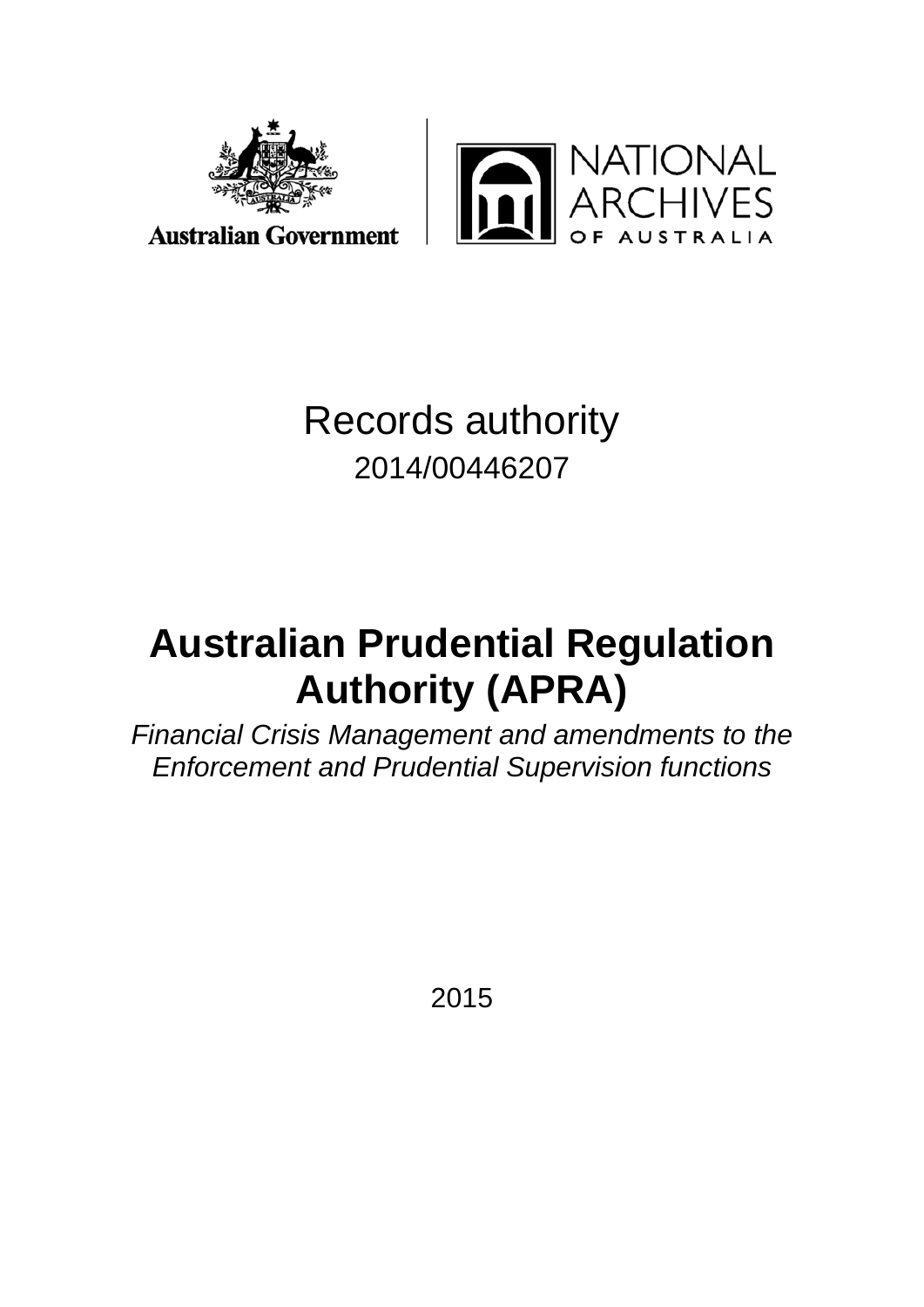# **CONTENTS**

| 5        |
|----------|
| $\sim$ 6 |
|          |
| 9        |

© Commonwealth of Australia 2015

This work is copyright. Apart from any use as permitted under the *Copyright Act 1968,* no part may be reproduced by any process without prior written permission from the National Archives of Australia. Requests and inquiries concerning reproduction and rights should be directed to the Publications Manager, National Archives of Australia, PO Box 7425, Canberra Business Centre ACT 2610, Australia.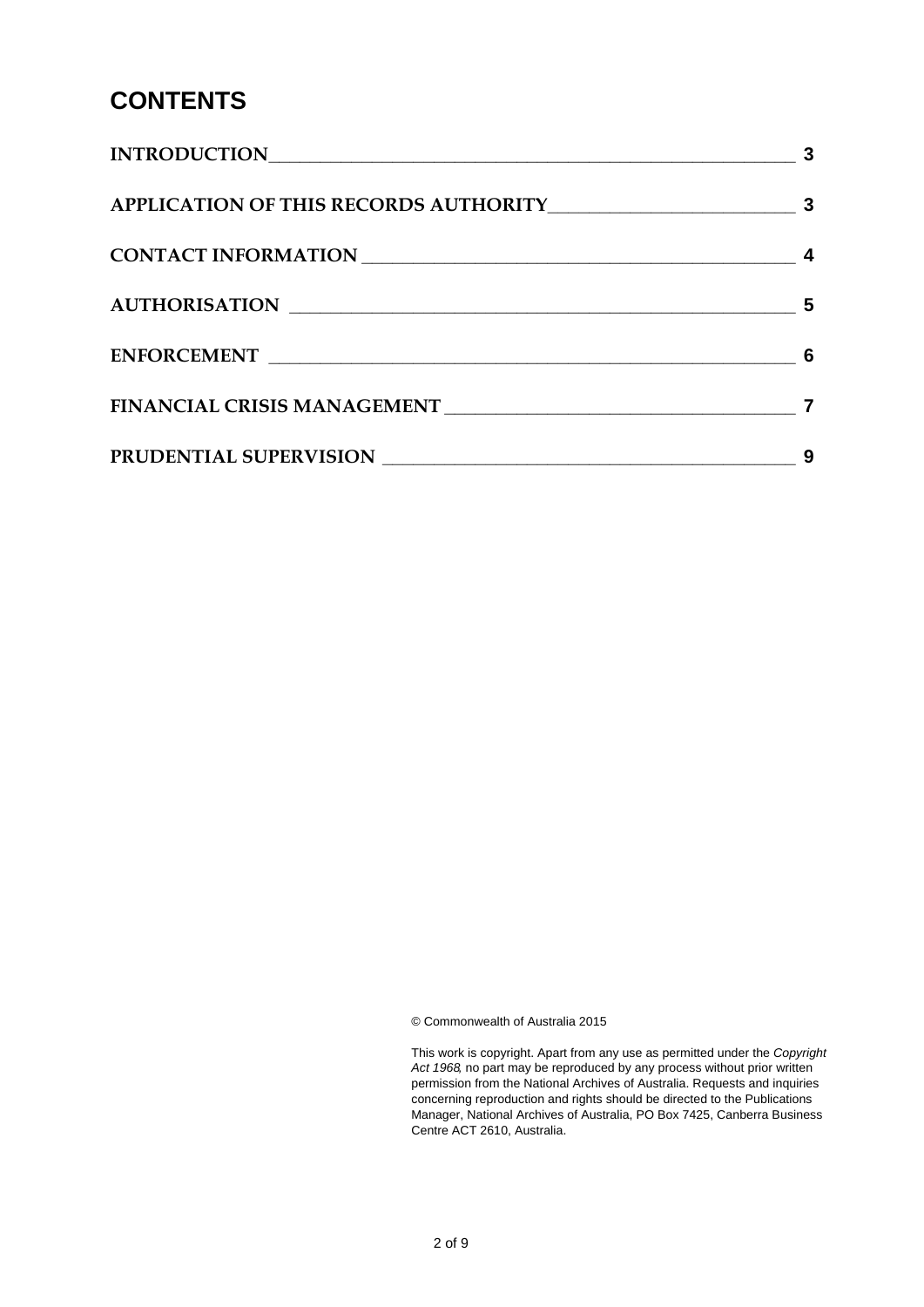## <span id="page-2-0"></span>**INTRODUCTION**

The Australian Prudential Regulation Authority (APRA) and the National Archives of Australia have developed this records authority to set out the requirements for keeping or destroying records for the core business of Financial Claims Management. It represents a significant commitment on behalf of APRA to understand, create and manage the records of its activities.

This records authority is based on the identification and analysis of the business of APRA. It takes into account the agency's legal and organisational records management requirements, the interests of stakeholders, the agency and the National Archives.

The records authority sets out those records that need to be retained as national archives and specifies the minimum length of time that temporary records need to be kept. This Authority gives APRA permission under the *Archives Act 1983*, for the destruction of the temporary records described, after the minimum retention period has expired. Retention periods for these temporary records are based on: an assessment of business needs; broader organisational accountability requirements; and community expectations, and are approved by the National Archives on the basis of information provided by the agency.

As changes in circumstances may affect future records management requirements, the periodic review of this Authority is recommended. All amendments must be approved by the National Archives.

# <span id="page-2-1"></span>**APPLICATION OF THIS RECORDS AUTHORITY**

- 1. This records authority consists of a new core business and amendments to records authority 2005/00516189 for APRA and should be used in conjunction with it. The new core business is Financial Crisis Management. The amendments consist of:
	- two new temporary records classes to be added to the existing core business of Enforcement; and
	- one new 'retain as national archives' (RNA) class and one new temporary class to be added to the existing core business of Prudential Supervision.
- 2. This authority replaces class 12135 in records authority 2005/00516189 for APRA, December 2005. The class has been superseded and cannot be used after the date of issue of this records authority.
- 3. Records that are now identified as RNA in class 61646 must be retained in accordance with this records authority.
- 4. This records authority is to be used to determine how long records must be kept. Records are matched to the relevant core business and records class in the records authority where:
	- The minimum retention period has expired and the records are not needed for agency business they should be destroyed as authorised in this records authority.
	- Records that have not reached the minimum retention period must be kept until they do.
	- Records that are identified as RNA are to be transferred to the National Archives of Australia for preservation.
- 5. This records authority should be used in conjunction with general records authorities such as:
	- AFDA Express issued by the National Archives to cover business processes and records common to Australian Government agencies;
	- General records authority 24 Records relating to Data Matching Exercises; and
	- General records authority 31 For source (including original) records that have been copied, converted or migrated.
- 6. The Normal Administrative Practice (NAP) provision of the *Archives Act 1983* gives agencies permission to destroy certain records without formal authorisation. This usually occurs where records are duplicated, facilitative or for short-term use only. NAP does not replace arrangements agreed to in this records authority but can be used as a tool to assist in identifying records for destruction together with an agency's records authority or Authorities, and with the Administrative Functions Disposal Authority (AFDA) and AFDA Express. The National Archives recommends that agencies develop and implement a Normal Administrative Practice policy. Advice and guidance on destroying records as a normal administrative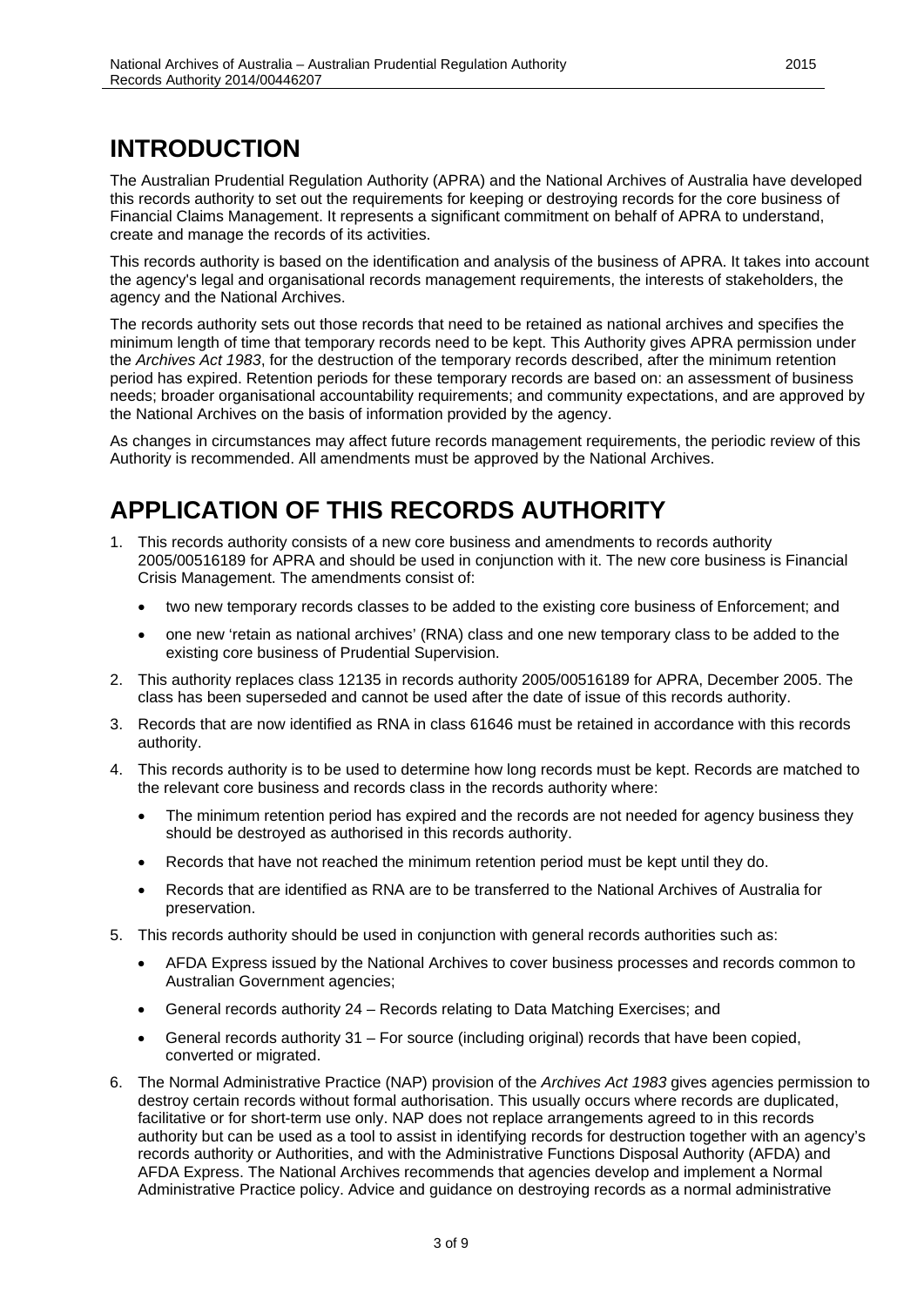practice and on how to develop an agency NAP policy is available from the National Archives' website at [www.naa.gov.au.](http://www.naa.gov.au/)

- 7. Records that are reasonably likely to be needed as evidence in a current or future judicial proceeding or are subject to a request for access under the *Archives Act 1983,* the *Freedom of Information Act 1982* or any other relevant Act must not be destroyed until the action has been completed.
- 8. Records subject to a disposal freeze issued by the National Archives must not be destroyed until the freeze has been lifted. Further information about disposal freezes and whether they affect the application of this records authority is available from the National Archives website at [www.naa.gov.au.](http://www.naa.gov.au/)
- 9. Where the method of recording information changes (for example from a manual system to an electronic system, or when information is migrated from one system to a new system) this records authority can still be applied, providing the records document the same core business. The agency will need to maintain continuing access to the information, including digital information, for the periods prescribed in this records authority or until the information is transferred into the custody of the National Archives.
- 10. In general, retention requirements indicate a minimum period for retention. APRA may extend minimum retention periods if it considers that there is an administrative need to do so, without further reference to the National Archives. Where APRA believes that its accountability will be substantially compromised because a retention period or periods are not adequate, it should contact the National Archives for review of the retention period.
- 11. Records described in 'Retain as national archives' classes in this Authority have been determined to be part of the archival resources of the Commonwealth under Section 3C of the *Archives Act 1983*. The determination of Commonwealth records as archival resources of the Commonwealth obliges agencies to transfer the records to the National Archives when they cease to be current and, in any event, within 15 years of the records coming into existence, under Section 27 of the *Archives Act 1983*.
- 12. Records in the care of agencies should be appropriately stored, managed and preserved. Agencies need to meet this obligation to ensure that the records remain authentic and accessible over time. Under Section 31 of the *Archives Act 1983*, access arrangements are required for records that become available for public access including those records that remain in agency custody.
- 13. Appropriate arrangements should be made with the National Archives when records are to be transferred into custody. The National Archives accepts for transfer only those records designated as national archives.
- 14. Advice on how to use this records authority is available from the agency's records manager. If there are problems with its application, please contact the National Archives.

# <span id="page-3-0"></span>**CONTACT INFORMATION**

For assistance with this authority or for advice on other records management matters, please contact the National Archives' Agency Service Centre.

| Queen Victoria Terrace            | Tel:     | $(02)$ 6212 3610         |
|-----------------------------------|----------|--------------------------|
| Parkes ACT 2600                   | Fax:     | (02) 6212 3989           |
| PO Box 7425                       | Email:   | recordkeeping@naa.gov.au |
| Canberra Business Centre ACT 2610 | Website: | www.naa.gov.au           |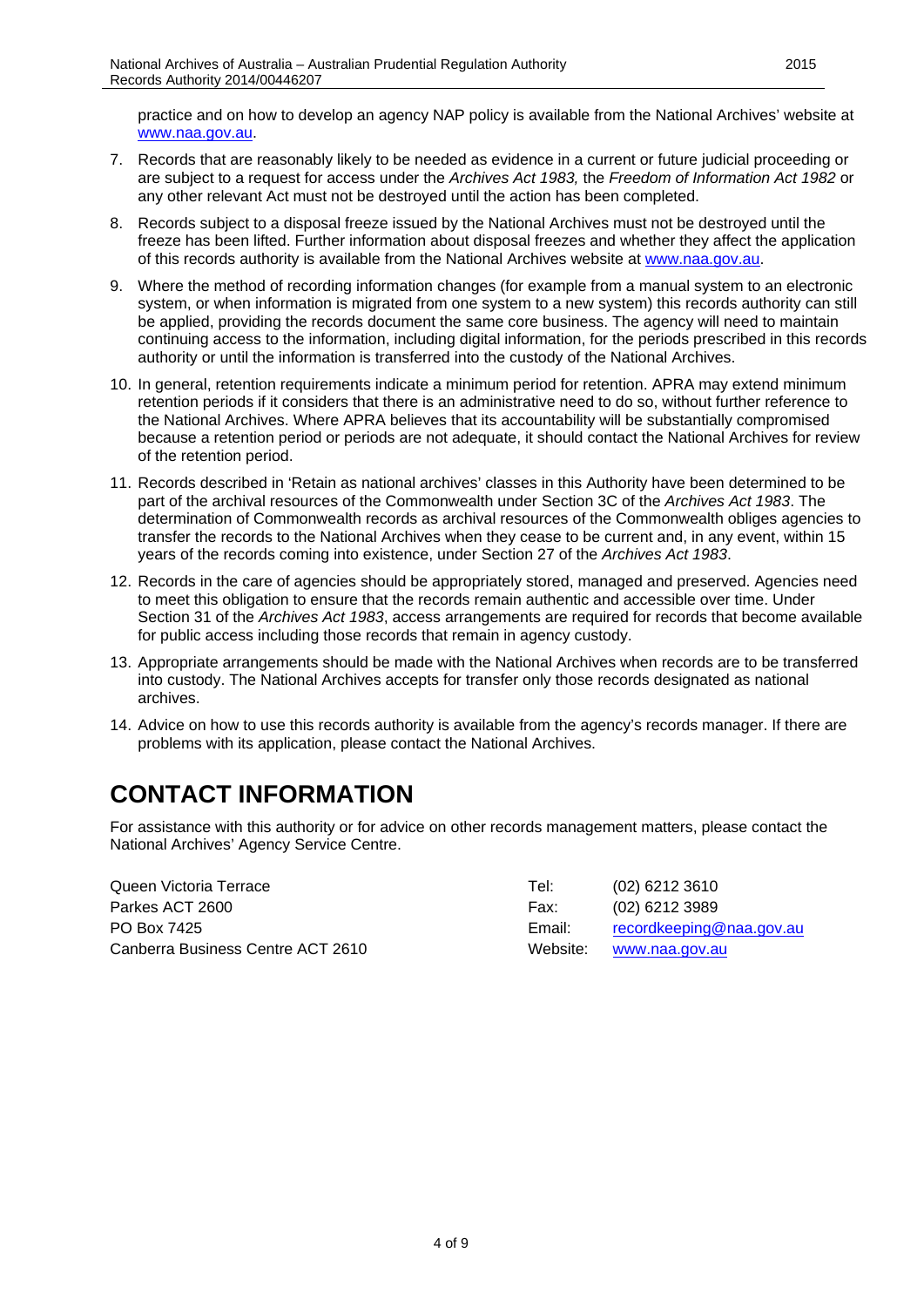# <span id="page-4-0"></span>**AUTHORISATION**

#### **RECORDS AUTHORITY 2014/00446207**

| Sydney NSW 2000 |
|-----------------|
|-----------------|

| <b>Purpose:</b>     | Authorises arrangements for the disposal of records in accordance with<br>Section 24(2)(b) of the Archives Act 1983.                                                                            |
|---------------------|-------------------------------------------------------------------------------------------------------------------------------------------------------------------------------------------------|
|                     | Determines records classed as 'Retain as national archives' in this<br>Records Authority to be part of the archival resources of the<br>Commonwealth under Section 3C of the Archives Act 1983. |
|                     |                                                                                                                                                                                                 |
| <b>Application:</b> | All core business records relating to Financial Crisis Management and<br>amendments to Enforcement and Prudential Supervision.                                                                  |
|                     |                                                                                                                                                                                                 |

This records authority gives permission for the destruction, retention or transfer to the National Archives of Australia of the records described. This authority will apply only with the consent of the agency currently responsible for the business documented in the records described.

#### Authorised by **Date of issue:**

David Fricker 19 October 2015 Director-General National Archives of Australia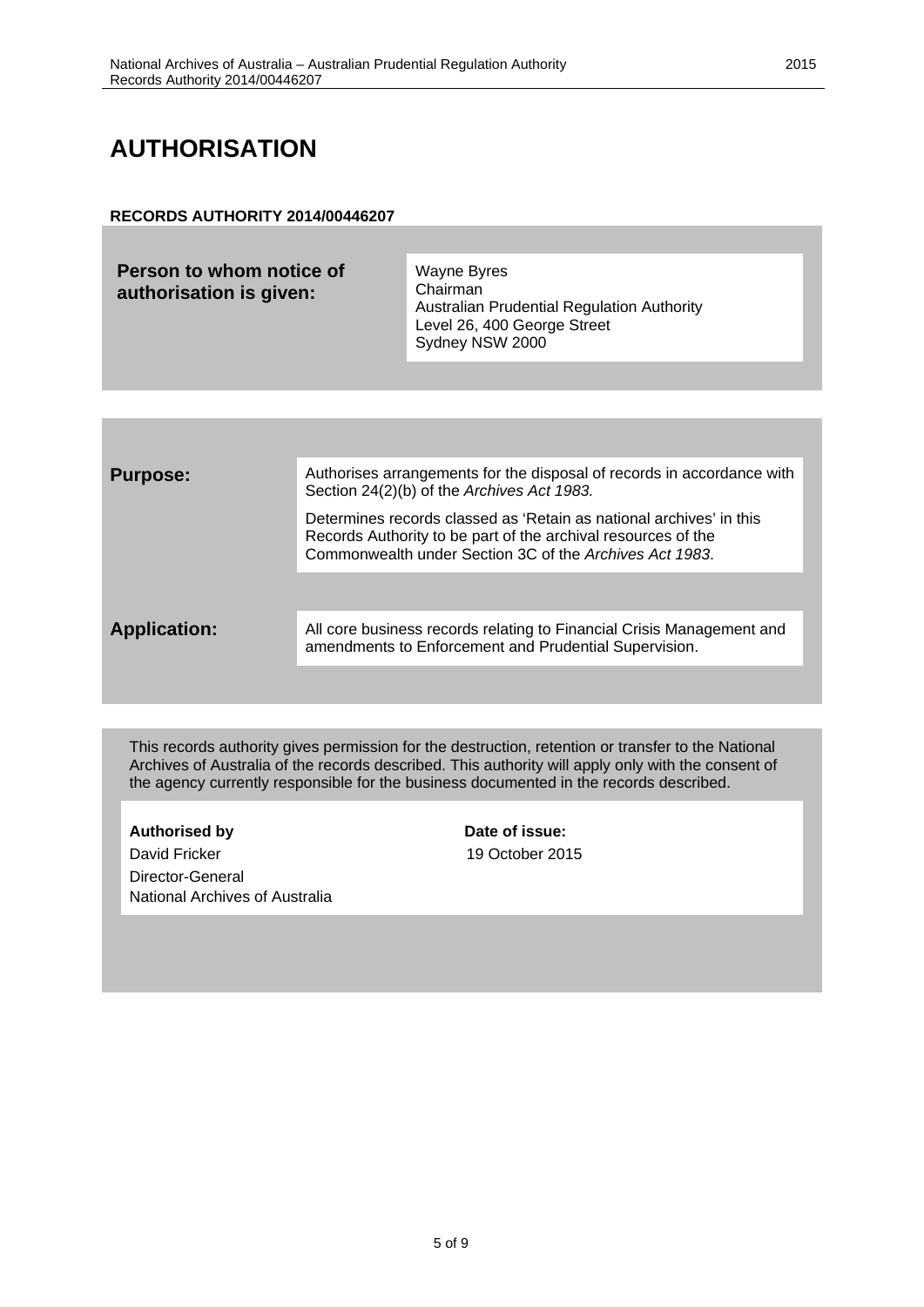### <span id="page-5-0"></span>**ENFORCEMENT**

The function of managing enforcement action against entities and related parties under prudential regulation framework law. Includes undertaking enforcement action (including litigation), managing the case plan, developing appropriate procedures, exercising regulatory powers and referring appropriate matters to other enforcement agencies.

Records authority 2005/00516189 includes records classes associated with the following activities for ENFORCEMENT: Advice; Agreements; Appeals (decisions); Authorisation; Case Management Planning; Committees; Contracting-out; Litigation; Meetings; Policy; Procedures; Referral; Regulatory Action; Reporting; Reviewing and Tendering.

This records authority 2014/00446207 adds **Intelligence Coordination**. The activities include:

- developing, evaluating, collating and analysing intelligence information from regulated entities and compiling intelligence product;
- cooperating with agencies, organisations and foreign governments in support of intelligence activities; and
- provision, receipt and analysis of intelligence information relating to regulated entities.

#### *Cross references to other records authorities*

*For action taken as a result of intelligence activities, use ENFORCEMENT – Regulatory Action or PRUDENTIAL SUPERVISION – Regulatory Action.*

| Class no | <b>Description of records</b>                                                                                                                                                                                                                 | <b>Disposal action</b>                        |
|----------|-----------------------------------------------------------------------------------------------------------------------------------------------------------------------------------------------------------------------------------------------|-----------------------------------------------|
| 61644    | Intelligence collected and received on new or changing areas of risk, or<br>details about a specified person, entity or subjects. Includes developing<br>formal intelligence reports and products of assessments of intelligence<br>received. | Destroy 10 years<br>after action<br>completed |
| 61645    | Records supporting the exchange and gathering of intelligence information<br>covered in class 61644. Includes reports on intelligence relationships and<br>making and receiving queries in relation to intelligence information.              | Destroy 5 years<br>after action<br>completed  |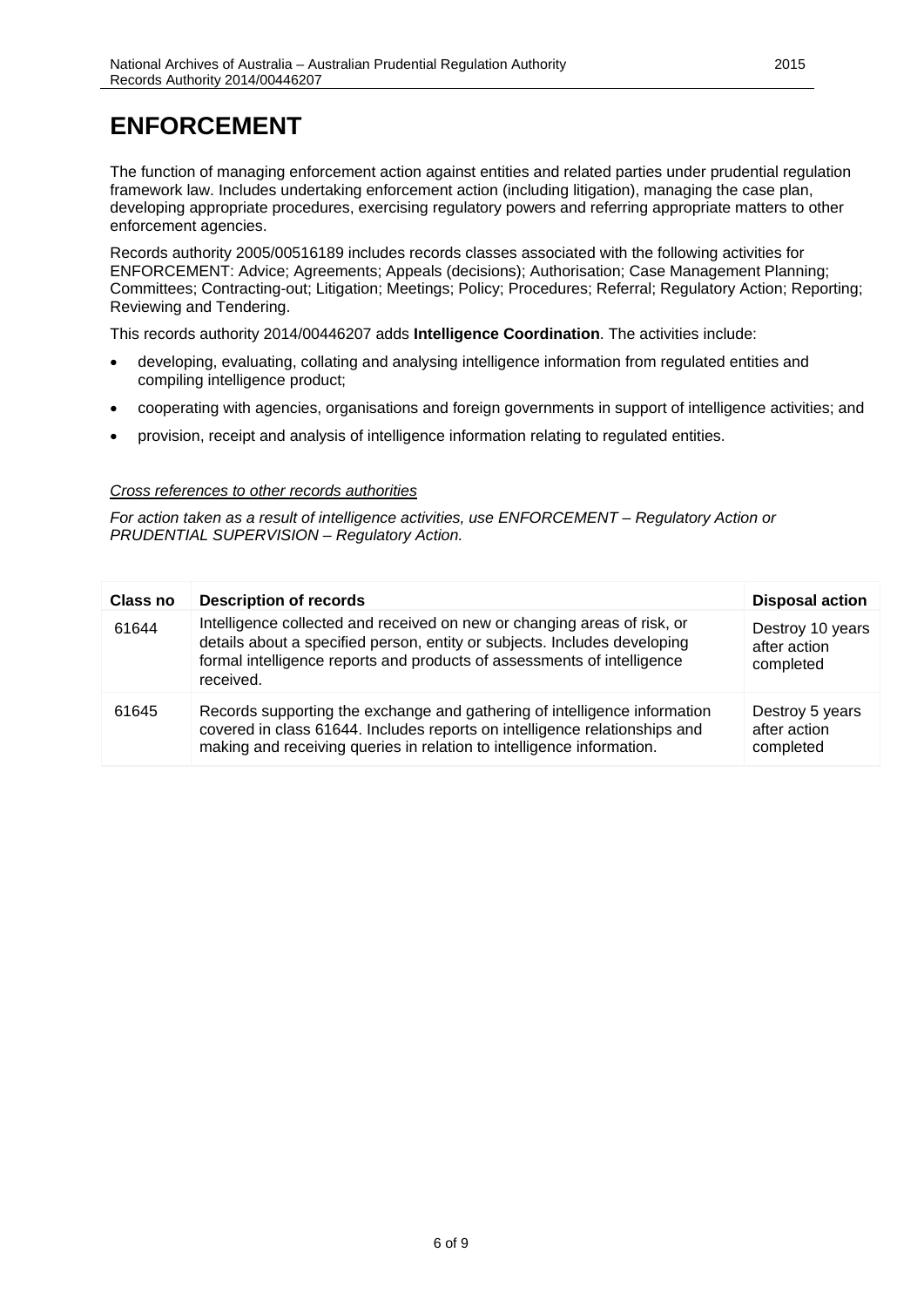### <span id="page-6-0"></span>**FINANCIAL CRISIS MANAGEMENT**

The core business of administering the Government's financial crisis management scheme affecting regulated entities such as, authorised deposit institutions and general insurers. Includes developing and managing crisis resolution tools and resources.

The **core activities** include:

- developing, implementing and reviewing programs, schemes, policies, procedures, guidelines, plans and strategies;
- developing, implementing and reviewing crisis management products, services, needs, solutions and resources;
- providing and receiving advice and other information;
- negotiating, establishing and implementing agreements;
- handling enquiries;
- liaising with stakeholders in the event of a financial crisis;
- identifying, assessing and managing the financial crisis management risks for supervised entities;
- monitoring supervised entities undergoing remedial action during a financial crisis;
- conducting compliance testing of supervised entities; and
- crisis management and communication in the event of a financial crisis.

The performance of the core business is supported by **general activities** such as:

- managing and participating in meetings and committees;
- delivering external training on products and resources;
- preparing and presenting speeches and presentations;
- reporting;
- conducting research; and
- testing, evaluating and reviewing products, processes, procedures, standards, services and systems.

#### *Cross references to AFDA Express*

*For managing public reaction, use COMMUNITY RELATIONS.*

*For media releases, use COMMUNITY RELATIONS or GOVERNMENT RELATIONS.*

*For delivering internal training on products and resources, use STAFF DEVELOPMENT.*

*For the acquisition of goods and services, use PROCUREMENT.*

*For the corporate risk committee, use STRATEGIC MANAGEMENT.*

*Cross references to other records authorities* 

*For prudential reviews and consultations, advice given to agency staff on prudential matters and assessments on an entity's compliance with prudential requirements, use records authority 2005/00516189 - PRUDENTIAL SUPERVISION.*

*For enforcement actions taken during or as a result of a financial crisis, use records authority 2005/00516189 - ENFORCEMENT.*

*For the development of standards under prudential regulation framework law with which regulated entities must comply, use records authority 2005/00516189 - POLICY AND STANDARDS.* 

*For liaison with regulatory and other financial sector agencies, professional associations and other organisations, use records authority 2005/00516189 - FINANCE SECTOR RELATIONS.*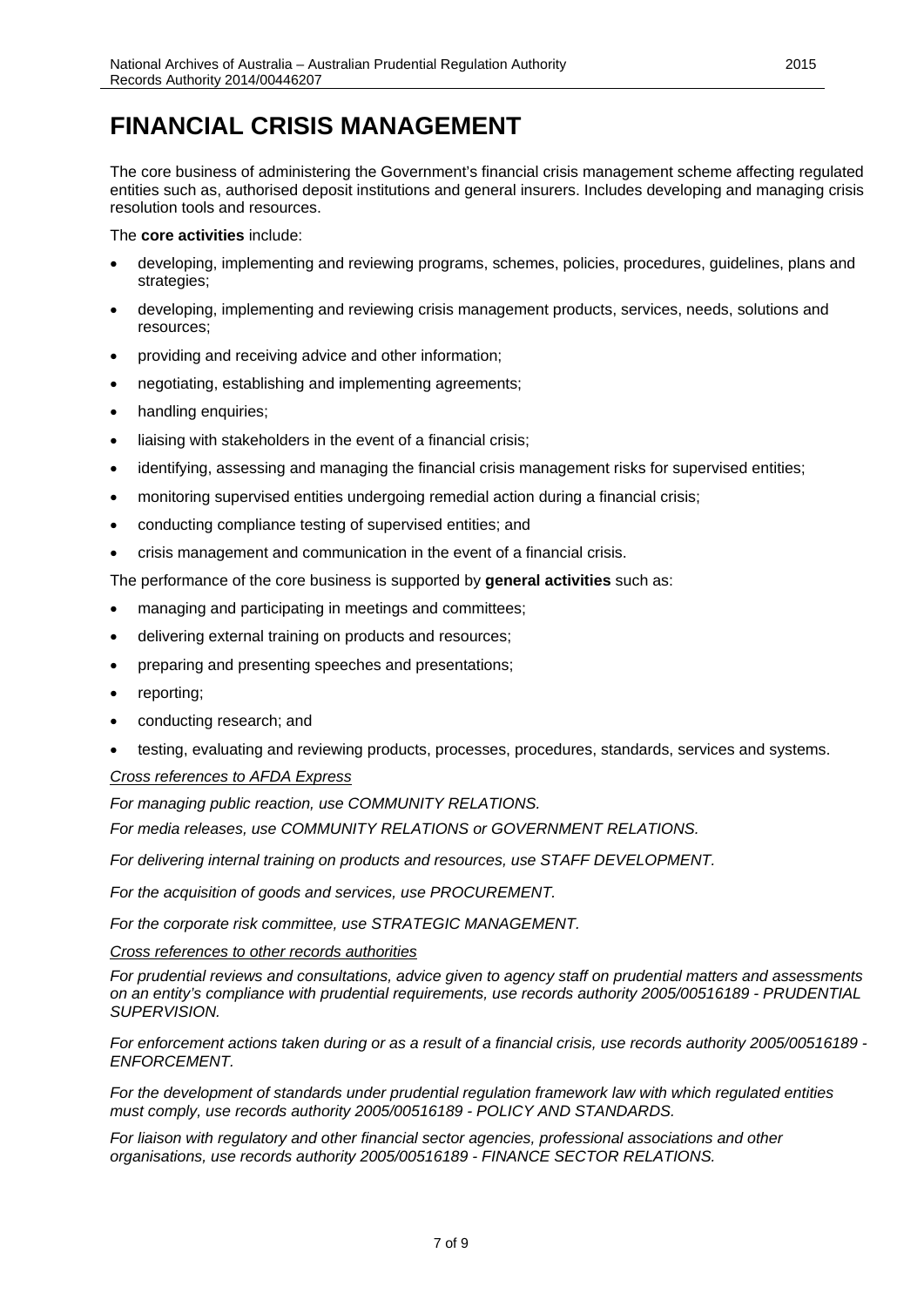### **FINANCIAL CRISIS MANAGEMENT**

| <b>Class no</b> | <b>Description of records</b>                                                                                                                                                                                                                                                                                                                                                                         | <b>Disposal action</b>                       |
|-----------------|-------------------------------------------------------------------------------------------------------------------------------------------------------------------------------------------------------------------------------------------------------------------------------------------------------------------------------------------------------------------------------------------------------|----------------------------------------------|
| 61646           | The following significant records documenting:                                                                                                                                                                                                                                                                                                                                                        | Retain as                                    |
|                 | developing and reviewing high-level policies, plans, strategies, schemes<br>$\bullet$<br>and programs. Includes final versions, proposals, briefs, submissions,<br>records of consultation, major drafts and supporting research;                                                                                                                                                                     | national archives                            |
|                 | implementing financial crisis management plans. Includes final version of<br>$\bullet$<br>crisis management plan implemented;                                                                                                                                                                                                                                                                         |                                              |
|                 | crisis management case records resulting from implementation of the<br>$\bullet$<br>crisis management plan. Includes final reports and correspondence,<br>recommendations, risk assessments, monitoring reports, remedial<br>strategies and liaison with key stakeholders;                                                                                                                            |                                              |
|                 | developing high-level reports. Includes final versions, major drafts,<br>$\bullet$<br>stakeholder consultation and supporting research;                                                                                                                                                                                                                                                               |                                              |
|                 | summary records, such as registers of regulated entities participating in<br>$\bullet$<br>financial crisis schemes;                                                                                                                                                                                                                                                                                   |                                              |
|                 | high-level advice given to or received by major stakeholders. Includes<br>$\bullet$<br>advice provided to the Minister regarding invoking financial claims<br>schemes;                                                                                                                                                                                                                                |                                              |
|                 | high-level internal and external committees and other bodies where the<br>$\bullet$<br>agency provides the secretariat, is the Australian Government's main<br>representative, or plays a prominent or central role (eg the Council of<br>Financial Regulators). Includes establishment documentation, agenda,<br>final version of minutes, tabled papers, briefings, reports and<br>recommendations; |                                              |
|                 | developing and reviewing crisis management products, services and<br>$\bullet$<br>resources such as toolkits, flowcharts and information papers designed to<br>support regulated entities through a financial crisis. Includes final version,<br>major drafts and summaries of supporting research and consultation;                                                                                  |                                              |
|                 | outcomes of major research that results in changes to prudential policies<br>$\bullet$<br>and standards or is controversial or creates intense interest in the<br>industry. Includes final research reports and supporting research datasets<br>and associated information;                                                                                                                           |                                              |
|                 | high-level reviews relating to the core business including major internal<br>$\bullet$<br>reviews or sector wide reviews:                                                                                                                                                                                                                                                                             |                                              |
|                 | master version of agency publications; and<br>٠                                                                                                                                                                                                                                                                                                                                                       |                                              |
|                 | final version of speeches presented by the portfolio Minister or senior<br>$\bullet$<br>agency staff.                                                                                                                                                                                                                                                                                                 |                                              |
| 61647           | Records documenting enquiries from the public relating to a financial crisis<br>affecting a regulated entity.                                                                                                                                                                                                                                                                                         | Destroy 5 years<br>after action<br>completed |
| 61648           | Records documenting:<br>routine operational administrative tasks supporting the core business; and<br>financial crisis management activities, other than those covered in classes<br>٠<br>61646 and 61647.                                                                                                                                                                                            | Destroy 7 years<br>after action<br>completed |